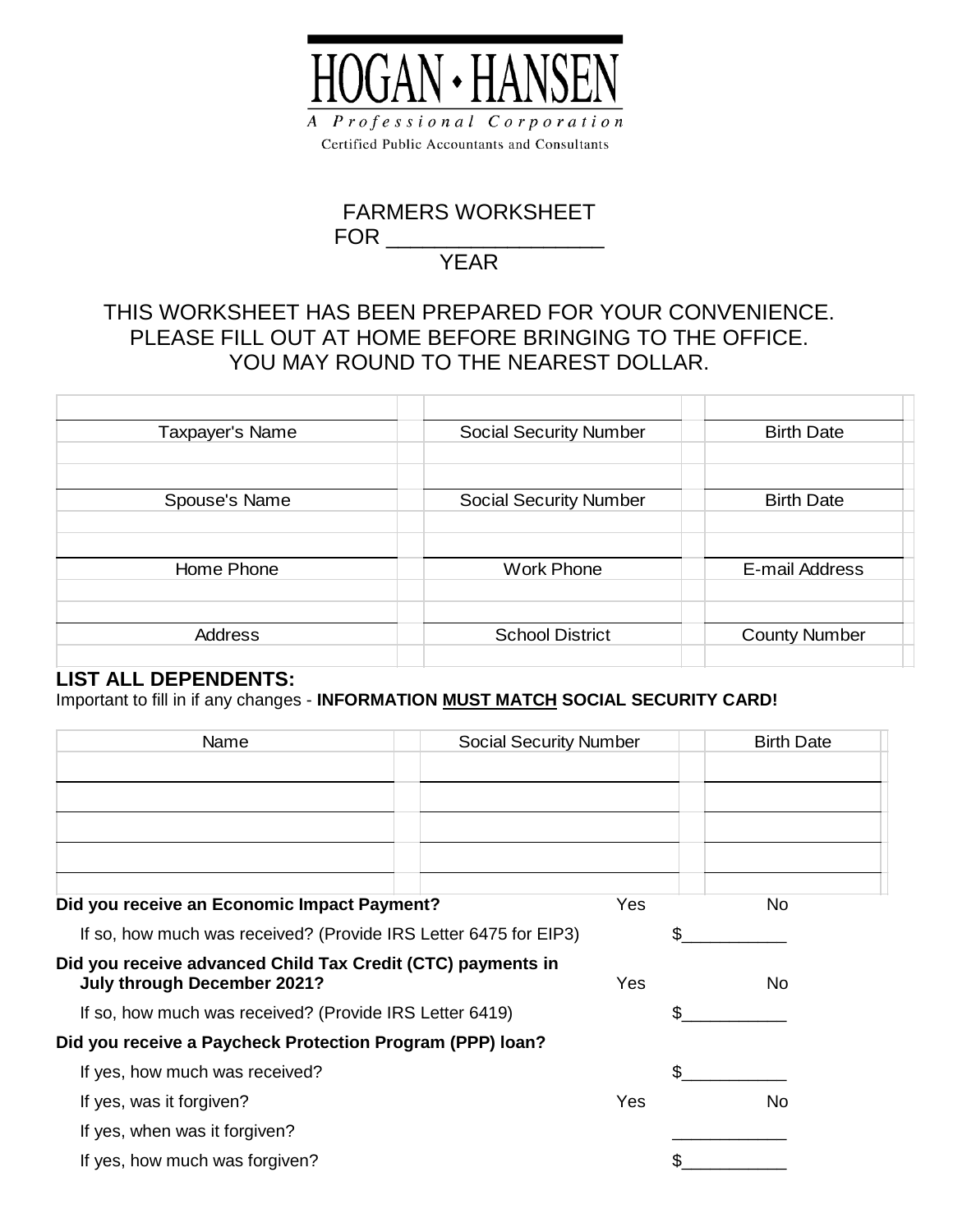# **FARM INCOME**

|                                | <b>AMOUNT</b> |                               | <b>AMOUNT</b> |
|--------------------------------|---------------|-------------------------------|---------------|
| <b>SOYBEANS</b>                | \$            | OTHER INSURANCE PROCEEDS      |               |
| <b>CORN</b>                    |               | AGRICULTURE PROGRAM PAYMENTS  |               |
| <b>OATS</b>                    |               | <b>COMMODITY CREDIT LOANS</b> |               |
| <b>MACHINE HIRE</b>            |               | <b>CASH RENT</b>              |               |
| <b>OTHER GRAIN</b>             |               | OTHER FARM INCOME: (LIST)     |               |
| <b>STATE GAS REFUND</b>        |               |                               |               |
| <b>PATRONAGE DIVIDENDS</b>     |               |                               |               |
| (Bring in Form 1099)           |               |                               |               |
| <b>CROP INSURANCE PROCEEDS</b> |               |                               |               |
|                                |               |                               |               |

### **LIVESTOCK SOLD** Separate **RAISED** and **PURCHASED** livestock. Also separate **BREEDING** and **NON-BREEDING** livestock.

Dates are not needed for non-breeding stock.

| <b>DESCRIPTION</b>  | <b>DATE</b>     | <b>DATE</b> |             | <b>AMOUNT</b>   |
|---------------------|-----------------|-------------|-------------|-----------------|
| (Type of Livestock) | <b>ACQUIRED</b> | <b>SOLD</b> | <b>COST</b> | <b>RECEIVED</b> |
|                     |                 |             | \$          | œ<br>₽          |
|                     |                 |             |             |                 |
|                     |                 |             |             |                 |
|                     |                 |             |             |                 |
|                     |                 |             |             |                 |
|                     |                 |             |             |                 |
|                     |                 |             |             |                 |
|                     |                 |             |             |                 |

#### **DEPRECIATION REVISIONS**

List all machinery, equipment, buildings, etc., acquired, traded, or sold during the year.

In column 1 put a "B" if bought outright, "T" if bought with trade, "S" if item is sold.

If an item is bought (B), then columns 1, 2, 3, 4, need to be completed.

If an item is traded (T), then columns 1, 2, 3, 4, 5, need to be completed.

If an item is sold(S), then columns 1, 2, 3, 6, need to be completed.

|         | 2    |                                                                                     | 5 | 6 |  |
|---------|------|-------------------------------------------------------------------------------------|---|---|--|
| B, T, S | Date | Item Bought/Sold   Total Cost or Boot Paid   Item Traded (if any)   Amount Received |   |   |  |
|         |      |                                                                                     |   |   |  |
|         |      |                                                                                     |   |   |  |
|         |      |                                                                                     |   |   |  |
|         |      |                                                                                     |   |   |  |
|         |      |                                                                                     |   |   |  |
|         |      |                                                                                     |   |   |  |
|         |      |                                                                                     |   |   |  |
|         |      |                                                                                     |   |   |  |
|         |      |                                                                                     |   |   |  |
|         |      |                                                                                     |   |   |  |
|         |      |                                                                                     |   |   |  |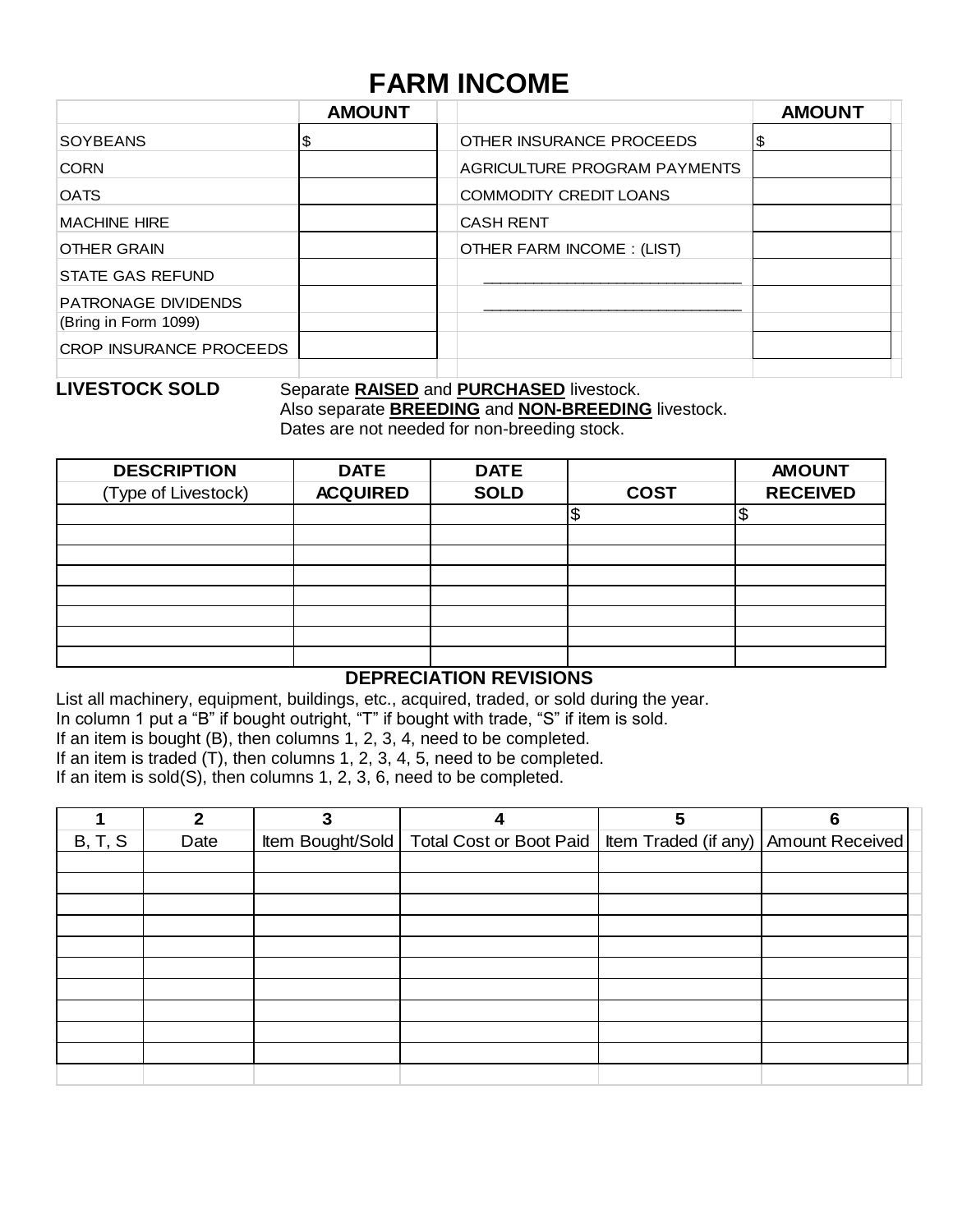# **FARM EXPENSES**

|                                   | <b>AMOUNT</b> |                                                                           | <b>AMOUNT</b> |
|-----------------------------------|---------------|---------------------------------------------------------------------------|---------------|
| <b>LABOR HIRED</b>                | $\sqrt{3}$    | <b>TRUCKING &amp; FREIGHT</b>                                             | \$            |
| EMPLOYEE BENEFITS - AGRI PLAN     |               | <b>CONSERVATION EXPENSES</b>                                              |               |
| REPAIRS AND MAINTENANCE           |               | <b>LAND CLEARING EXPENSES</b>                                             |               |
| <b>MORTGAGE INTEREST PAID TO</b>  |               | <b>GRAIN DRYING</b>                                                       |               |
| <b>FINANCIAL INSTITUTIONS</b>     |               | <b>FARM DUES</b>                                                          |               |
| OTHER INTEREST PAID               |               | <b>FARM JOURNALS</b>                                                      |               |
| <b>RENT - LAND</b>                |               | <b>BANK CHARGES</b>                                                       |               |
| <b>RENT - EQUIPMENT</b>           |               | <b>SEALED GRAIN REPURCHASED</b>                                           |               |
| <b>FEED PURCHASED</b>             |               | <b>INCOME TAX PREPARATION</b>                                             |               |
| <b>SEEDS AND PLANTS</b>           |               | <b>BUSINESS LEGAL FEES</b>                                                |               |
| <b>FERTILIZERS</b>                |               | <b>MEALS FOR HELP</b>                                                     |               |
| <b>CHEMICALS</b>                  |               | <b>TRUCK EXPENSE \$</b>                                                   |               |
| <b>MACHINE HIRE</b>               |               | (Gas, Oil, Insurance, Repairs, License, Etc)                              |               |
| SMALL TOOLS AND SUPPLIES          |               | TRUCK MILEAGE FOR YEAR                                                    |               |
| <b>BREEDING FEES</b>              |               | PERCENTAGE TRUCK USED FOR FARM ________<br>%                              |               |
| <b>VETERINARY &amp; MEDICINE</b>  |               | CAR EXPENSE \$                                                            |               |
| GAS, OIL, AND GREASE              |               | (Gas, Oil, Insurance, Repairs, License, Etc)                              |               |
| <b>STORAGE</b>                    |               | CAR MILEAGE FOR YEAR                                                      |               |
| TAXES:                            |               | PERCENTAGE CAR USED FOR FARM<br>%                                         |               |
| <b>PROPERTY</b>                   |               | MISCELLANEOUS EXPENSES: (List)                                            |               |
| SOCIAL SECURITY ON HELP           |               |                                                                           | \$            |
| INSURANCE:                        |               |                                                                           | $\frac{1}{2}$ |
| <b>BUILDINGS</b>                  |               |                                                                           | \$            |
| <b>MACHINERY</b>                  |               |                                                                           | \$            |
| <b>CROP</b>                       |               | PAYMENTS TO:                                                              |               |
| <b>LIABILITY</b>                  |               | <b>IRA</b>                                                                | $\frac{1}{2}$ |
| UTILITIES: ELECTRICITY (Full Amt) |               | <b>SEP</b>                                                                | \$            |
| <b>TELEPHONE (Full Amount)</b>    |               | <b>KEOGH</b>                                                              | \$            |
|                                   |               | <b>GAS TAX REFUNDS:</b>                                                   |               |
|                                   |               | <b>NUMBER GALLONS GAS</b><br>(undyed diesel and for off-road use<br>only) |               |
|                                   |               |                                                                           |               |